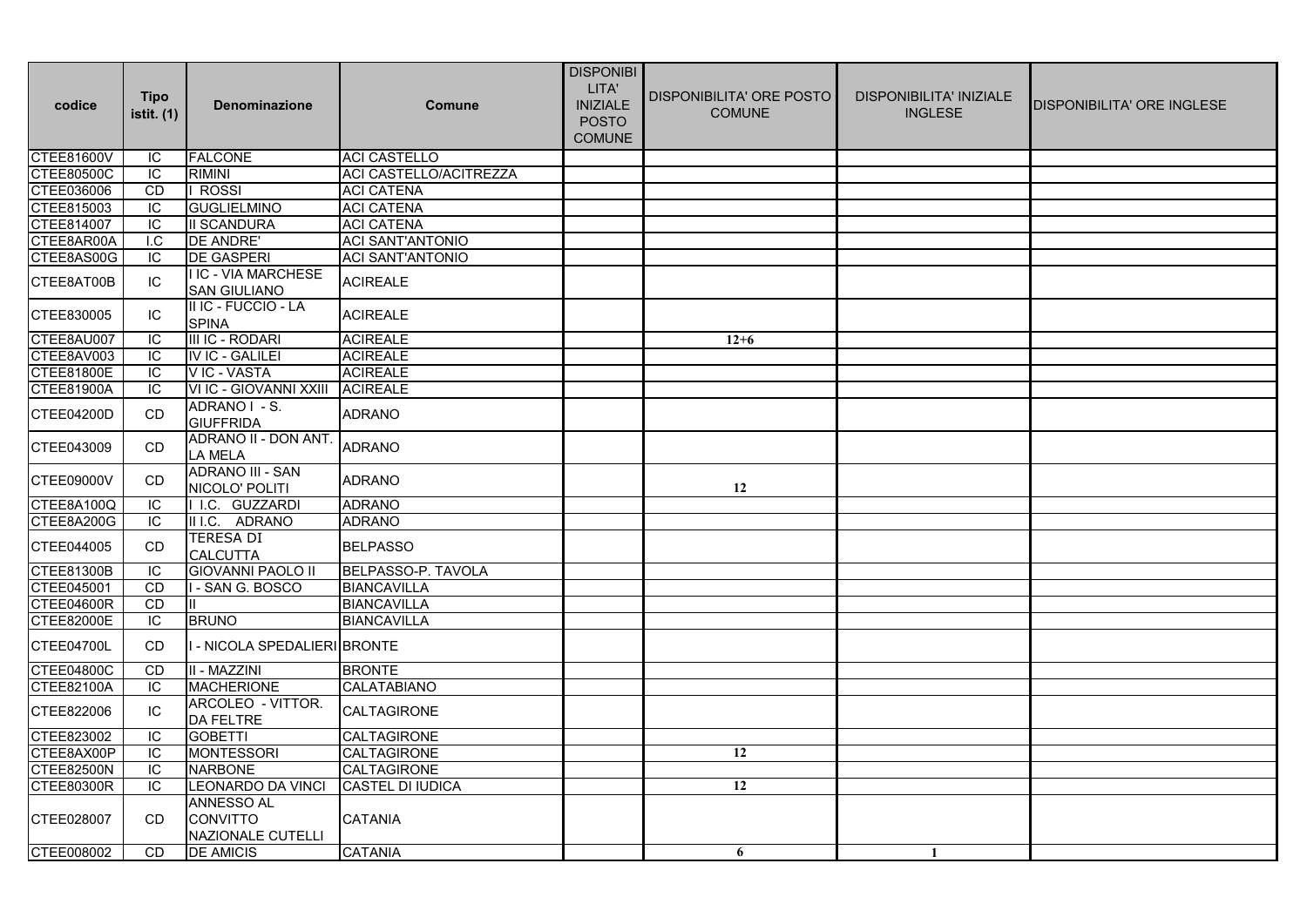| codice            | <b>Tipo</b><br>istit. (1) | <b>Denominazione</b>                      | <b>Comune</b>  | <b>DISPONIBI</b><br>LITA'<br><b>INIZIALE</b><br><b>POSTO</b><br><b>COMUNE</b> | DISPONIBILITA' ORE POSTO<br><b>COMUNE</b> | <b>DISPONIBILITA' INIZIALE</b><br><b>INGLESE</b> | DISPONIBILITA' ORE INGLESE |
|-------------------|---------------------------|-------------------------------------------|----------------|-------------------------------------------------------------------------------|-------------------------------------------|--------------------------------------------------|----------------------------|
| CTEE01700R        | CD                        | <b>RAPISARDI</b>                          | <b>CATANIA</b> |                                                                               | $6 + 8$                                   |                                                  |                            |
| CTEE022008        | <b>CD</b>                 | VERGA G.                                  | <b>CATANIA</b> |                                                                               |                                           |                                                  |                            |
| CTEE8AB00G        | IC                        | <b>BATTISTI</b>                           | CATANIA        |                                                                               |                                           |                                                  |                            |
| CTEE886005        | IC                        | <b>BRANCATI</b>                           | <b>CATANIA</b> |                                                                               |                                           |                                                  |                            |
| CTEE86300C        | IС                        | <b>CAMPANELLA -</b><br><b>STURZO</b>      | CATANIA        |                                                                               |                                           |                                                  |                            |
| CTEE8A700P        | IC                        | <b>CAVOUR</b>                             | CATANIA        |                                                                               | 13                                        |                                                  |                            |
| CTEE89600Q        | IC                        | COPPOLA - CARONDA                         | <b>CATANIA</b> |                                                                               |                                           |                                                  |                            |
| CTEE887001        | IC                        | DE ROBERTO -<br><b>MEUCCI - CORRIDONI</b> | CATANIA        |                                                                               |                                           |                                                  |                            |
| CTEE8AC00B        | IC                        | <b>DELEDDA</b>                            | <b>CATANIA</b> |                                                                               | 9                                         |                                                  |                            |
| <b>CTEE89800B</b> | IC                        | <b>DIAZ - MANZONI</b>                     | <b>CATANIA</b> |                                                                               | $\overline{12}$                           |                                                  |                            |
| CTEE89800B        | IC                        | DIAZ - MANZONI<br><b>OSPEDALE</b>         | CATANIA        |                                                                               |                                           |                                                  |                            |
| <b>CTEE86200L</b> | IO                        | PESTALOZZI                                | CATANIA        |                                                                               |                                           |                                                  |                            |
| CTEE864008        | IC                        | <b>DUSMET - DORIA</b>                     | <b>CATANIA</b> |                                                                               |                                           |                                                  |                            |
| CTEE86700Q        | IC                        | <b>FONTANAROSSA</b>                       | <b>CATANIA</b> |                                                                               |                                           |                                                  |                            |
| CTEE8A600V        | IC                        | <b>GIUFFRIDA</b>                          | <b>CATANIA</b> |                                                                               |                                           |                                                  |                            |
| <b>CTEE89700G</b> | IC                        | <b>ITALO CALVINO</b>                      | <b>CATANIA</b> |                                                                               |                                           |                                                  |                            |
| CTEE894004        | ${\sf IC}$                | MALERBA - LEOPARDI<br><b>RECUPERO</b>     | <b>CATANIA</b> |                                                                               | 12                                        |                                                  |                            |
| CTEE8AF00V        | IC                        | MONTESSORI -<br><b>MASCAGNI</b>           | CATANIA        |                                                                               | $\bf 8$                                   |                                                  |                            |
| CTEE8AG00P        | IC                        | <b>DI GUARDO -</b><br>QUASIMODO           | CATANIA        |                                                                               |                                           |                                                  |                            |
| CTEE885009        | IC                        | <b>PARINI</b>                             | <b>CATANIA</b> |                                                                               | 6                                         |                                                  |                            |
| <b>CTEE87500P</b> | IC                        | <b>PETRARCA</b>                           | <b>CATANIA</b> |                                                                               | $\overline{12}$                           |                                                  |                            |
| CTEE8A900A        | I.C.                      | PIZZIGONI -<br><b>CARDUCCI</b>            | CATANIA        |                                                                               | 6                                         |                                                  |                            |
| CTEE899007        | IC                        | <b>SAN GIORGIO</b>                        | <b>CATANIA</b> |                                                                               |                                           |                                                  |                            |
| CTEE8A800E        | IC                        | <b>SAURO GIOVANNI</b><br><b>XXIII</b>     | <b>CATANIA</b> |                                                                               |                                           |                                                  |                            |
| CTEE8AE003        | IC                        | <b>TEMPESTA</b>                           | <b>CATANIA</b> |                                                                               | 12                                        |                                                  |                            |
| CTEE880006        | IC                        | V. DA FELTRE                              | CATANIA        |                                                                               |                                           |                                                  |                            |
| CTEE881002        | IO                        | <b>MUSCO</b>                              | <b>CATANIA</b> |                                                                               |                                           |                                                  |                            |
| CTEE8AH00E        | IC                        | <b>VESPUCCI - CAPUANA</b><br>-PIRANDELLO  | CATANIA        |                                                                               |                                           |                                                  |                            |
| CTEE89200C        | IС                        | <b>XX SETTEMBRE</b>                       | CATANIA        |                                                                               | $\overline{12}$                           |                                                  |                            |
| CTEE8AD007        | IC                        | <b>SAN GIOVANNI</b><br><b>BOSCO</b>       | CATANIA        |                                                                               |                                           |                                                  |                            |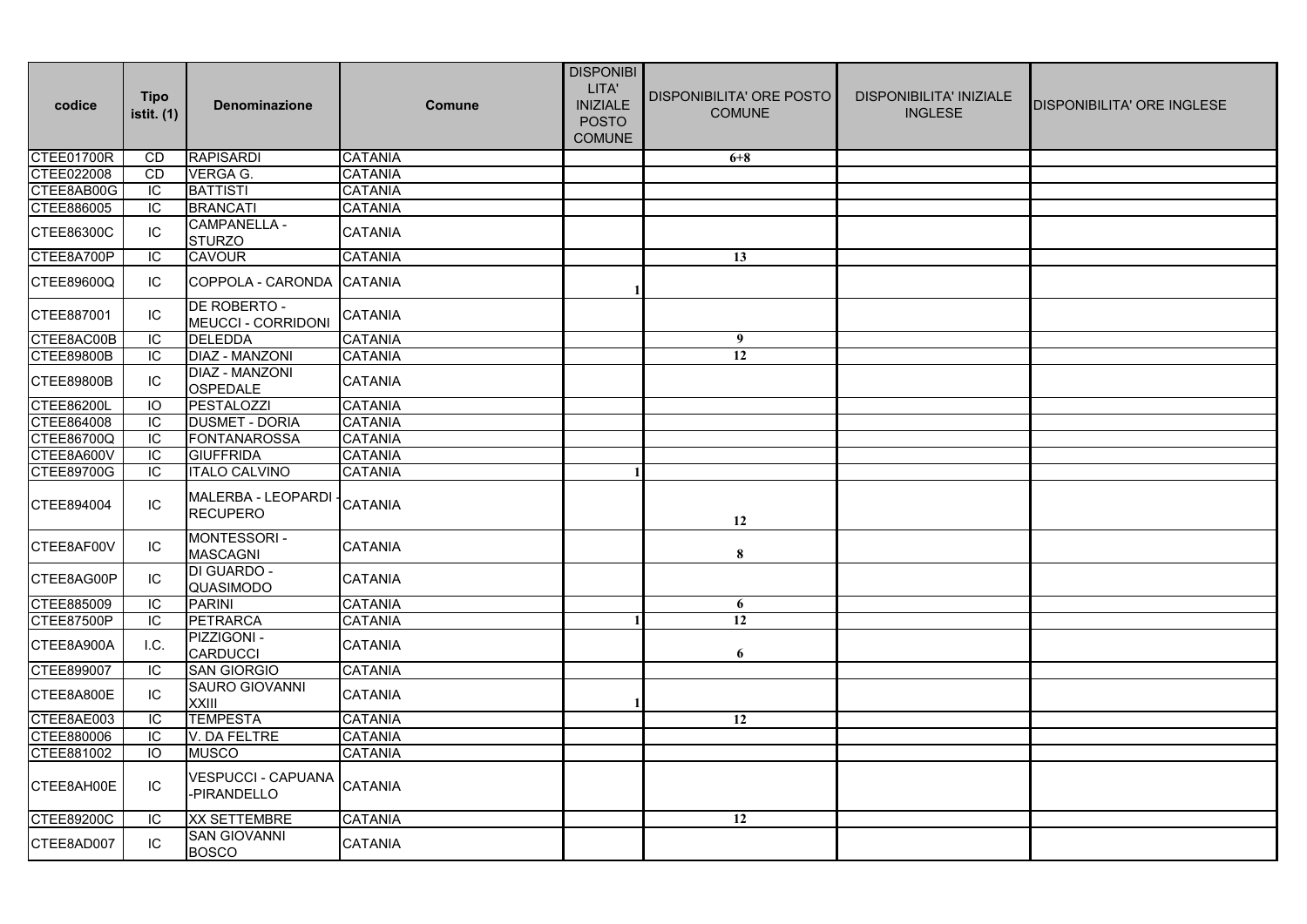| codice            | <b>Tipo</b><br>istit. (1) | <b>Denominazione</b>                                       | Comune                                         | <b>DISPONIBI</b><br>LITA'<br><b>INIZIALE</b><br><b>POSTO</b><br><b>COMUNE</b> | DISPONIBILITA' ORE POSTO<br><b>COMUNE</b> | <b>DISPONIBILITA' INIZIALE</b><br><b>INGLESE</b> | DISPONIBILITA' ORE INGLESE |
|-------------------|---------------------------|------------------------------------------------------------|------------------------------------------------|-------------------------------------------------------------------------------|-------------------------------------------|--------------------------------------------------|----------------------------|
| CTEE82600D        | IC                        | <b>VERGA</b>                                               | <b>FIUMEFREDDO DI SICILIA</b>                  |                                                                               |                                           |                                                  |                            |
| CTEE8AY00E        | IC                        | I - RUSSO                                                  | <b>GIARRE</b>                                  |                                                                               |                                           |                                                  |                            |
| CTEE8AZ00A        | IC                        | II - SAN GIOVANNI<br><b>BOSCO</b>                          | <b>GIARRE</b>                                  |                                                                               |                                           |                                                  |                            |
| CTEE8A000X        | IC                        | Ш                                                          | <b>GIARRE</b>                                  |                                                                               |                                           |                                                  |                            |
| CTEE8AJ00Q        | IC.                       | <b>MAZZINI</b>                                             | <b>GRAMMICHELE</b>                             |                                                                               |                                           |                                                  |                            |
| CTEE095002        | <b>CD</b>                 | III - GIOVANNI PAOLO                                       | <b>GRAVINA DI CATANIA</b>                      |                                                                               |                                           |                                                  |                            |
| CTEE8A4007        | IC                        | RODARI - NOSENGO                                           | <b>GRAVINA DI CATANIA</b>                      |                                                                               | 6                                         |                                                  |                            |
| CTEE828005        | IC.                       | TOMASI DI<br><b>LAMPEDUSA -</b><br><b>MATTARELLA</b>       | <b>GRAVINA DI CATANIA</b>                      |                                                                               | 5                                         |                                                  |                            |
| <b>CTEE83200R</b> | IC                        | <b>SANTO CALI'</b>                                         | LINGUAGLOSSA /CASTIGLIONE<br><b>DI SICILIA</b> |                                                                               |                                           |                                                  |                            |
| CTEE81200G        | IC                        | <b>GALILEI</b>                                             | <b>MALETTO</b>                                 |                                                                               |                                           |                                                  |                            |
| CTEE806008        | IC                        | <b>CARLO LEVI</b>                                          | <b>MANIACE</b>                                 |                                                                               |                                           |                                                  |                            |
| CTEE8AK00G        | IC                        | <b>GRASSI</b>                                              | <b>MASCALI</b>                                 |                                                                               |                                           |                                                  |                            |
| <b>CTEE06100V</b> | <b>CD</b>                 | <b>FAVA</b>                                                | <b>MASCALUCIA</b>                              |                                                                               | $\overline{\mathbf{4}}$                   |                                                  |                            |
| CTEE83400C        | IC.                       | <b>FEDERICO II DI</b><br><b>SVEVIA</b><br>(Massannunziata) | MASCALUCIA                                     |                                                                               |                                           |                                                  | 12                         |
| CTEE8A300B        | IC                        | <b>LEONARDO DA VINCI</b>                                   | <b>MASCALUCIA</b>                              |                                                                               | 6                                         |                                                  |                            |
| <b>CTEE80800X</b> | IC.                       | <b>MAIORANA</b>                                            | MAZZARRONE - LICODIA EUBEA                     |                                                                               | 10                                        |                                                  |                            |
| CTEE835008        | IC                        | <b>CARRERA</b>                                             | MILITELLO IN V. CT.                            |                                                                               |                                           |                                                  |                            |
| CTEE81100Q        | IC                        | <b>CAPUANA</b>                                             | <b>MINEO</b>                                   |                                                                               |                                           |                                                  |                            |
| CTEE80900Q        | ТC                        | <b>DE AMICIS</b>                                           | MIRABELLLA IMBACCARI                           |                                                                               |                                           |                                                  |                            |
| <b>CTEE88300N</b> | IC                        | <b>DON MILANI</b>                                          | <b>MISTERBIANCO</b>                            |                                                                               |                                           |                                                  |                            |
| <b>CTCT71100L</b> | IC                        | <b>DON MILANI</b>                                          | <b>MISTERBIANCO</b>                            |                                                                               |                                           |                                                  |                            |
| <b>CTEE89000R</b> | IC                        | <b>GABELLI</b>                                             | <b>MISTERBIANCO</b>                            |                                                                               |                                           |                                                  |                            |
| CTEE836004        | IC                        | LEONARDO DA VINCI                                          | <b>MISTERBIANCO</b>                            |                                                                               |                                           |                                                  |                            |
| <b>CTEE88900L</b> | IC                        | PADRE PIO DA<br><b>PIETRALCINA</b>                         | <b>MISTERBIANCO</b>                            |                                                                               |                                           |                                                  |                            |
| <b>CTEE88200T</b> | IC                        | <b>PITAGORA</b>                                            | <b>MISTERBIANCO</b>                            |                                                                               |                                           |                                                  |                            |
| <b>CTEE88800R</b> | IC                        | <b>SCIASCIA</b>                                            | MISTERBIANCO                                   |                                                                               |                                           |                                                  |                            |
| <b>CTEE83700X</b> | IC                        | <b>D'ANNUNZIO</b>                                          | <b>MOTTA S.ANASTASIA</b>                       |                                                                               |                                           |                                                  |                            |
| CTEE83900G        | IC                        | <b>DUSMET</b>                                              | <b>NICOLOSI</b>                                |                                                                               |                                           |                                                  |                            |
| CTEE8A5003        | <b>CD</b>                 | <b>BLANDINI</b>                                            | <b>PALAGONIA</b>                               |                                                                               |                                           |                                                  |                            |
| CTEE84100G        | IC                        | <b>PONTE</b>                                               | <b>PALAGONIA</b>                               |                                                                               |                                           |                                                  |                            |
| <b>CTCT70400D</b> | <b>CPIA</b>               | CT n. 9 - Distr. 17 SMS                                    | <b>PALAGONIA</b>                               |                                                                               |                                           |                                                  |                            |